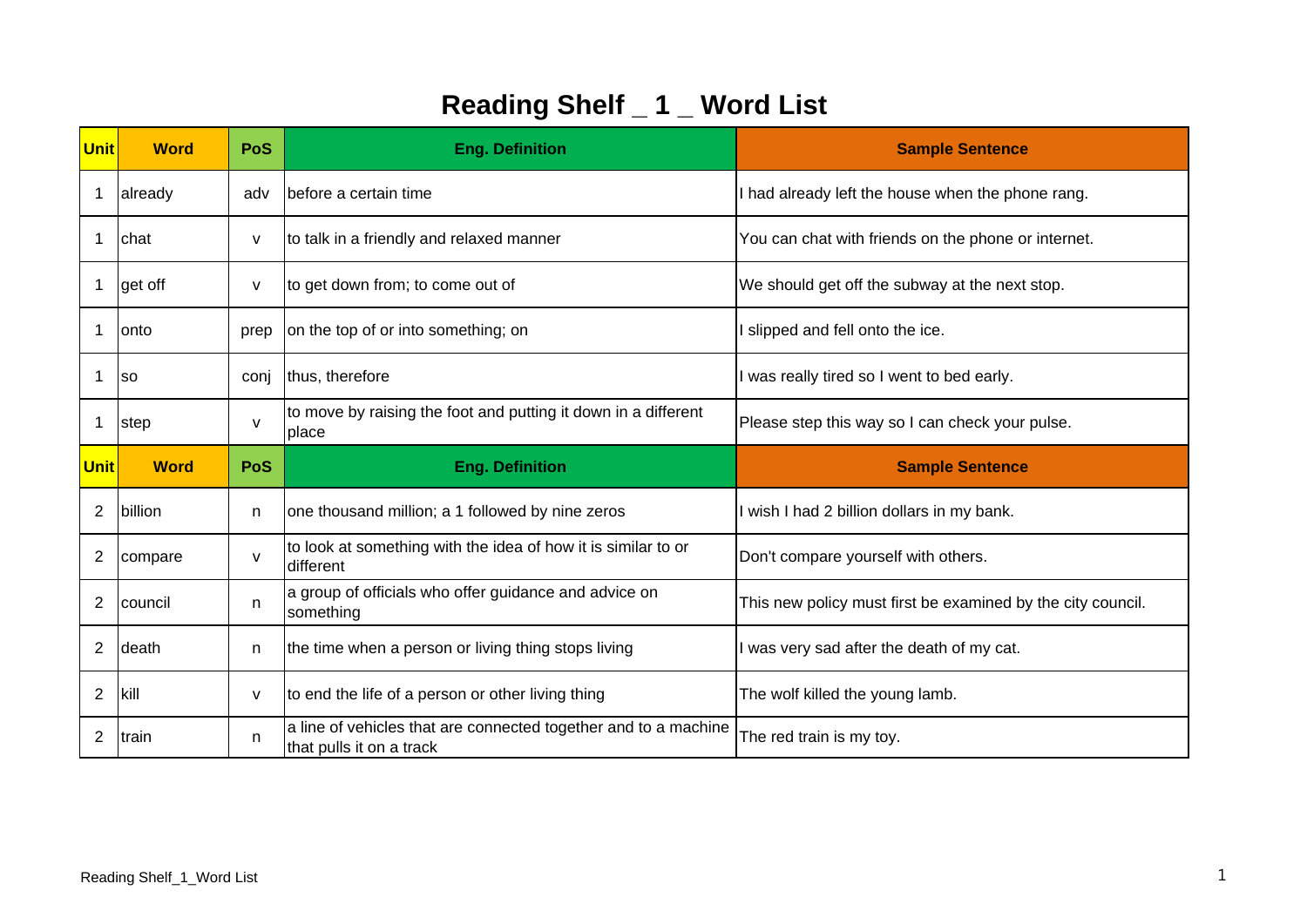| <b>Unit</b> | <b>Word</b> | <b>PoS</b>   | <b>Eng. Definition</b>                                                   | <b>Sample Sentence</b>                                                         |
|-------------|-------------|--------------|--------------------------------------------------------------------------|--------------------------------------------------------------------------------|
| 3           | directions  | n            | (plural) information about how to do something                           | You should read the directions before you try to put it together.              |
| 3           | everywhere  | adv          | in, at, or to each and every place                                       | Tea is enjoyed by people everywhere.                                           |
| 3           | grade       | n.           | the mark given to determine the quality of a student's academic<br>work  | got a bad grade in English.                                                    |
| 3           | history     | n            | events that happened in the past                                         | Do you know anything about American history?                                   |
| 3           | memorize    | $\mathsf{v}$ | to learn something until it can be remembered perfectly in the<br>future | Please memorize the dates in your history book for the test.                   |
| 3           | worst       | adj          | the most bad                                                             | This is the worst book I've read.                                              |
|             |             |              |                                                                          |                                                                                |
| <b>Unit</b> | <b>Word</b> | <b>PoS</b>   | <b>Eng. Definition</b>                                                   | <b>Sample Sentence</b>                                                         |
| 4           | center      | n            | the part of something that is equally distant from the edges             | The bank is located at the center of town.                                     |
| 4           | effective   | adj          | producing the wanted result                                              | Scientists are still looking for an effective way to treat the<br>common cold. |
| 4           | highly      | adv          | in an amount that is more than usual or to a great degree                | My boss is a highly successful man.                                            |
| 4           | spider      | n            | a small insect which has eight legs                                      | The spider has six legs.                                                       |
| 4           | string      | n.           | thick thread                                                             | The kite is tied to a long string.                                             |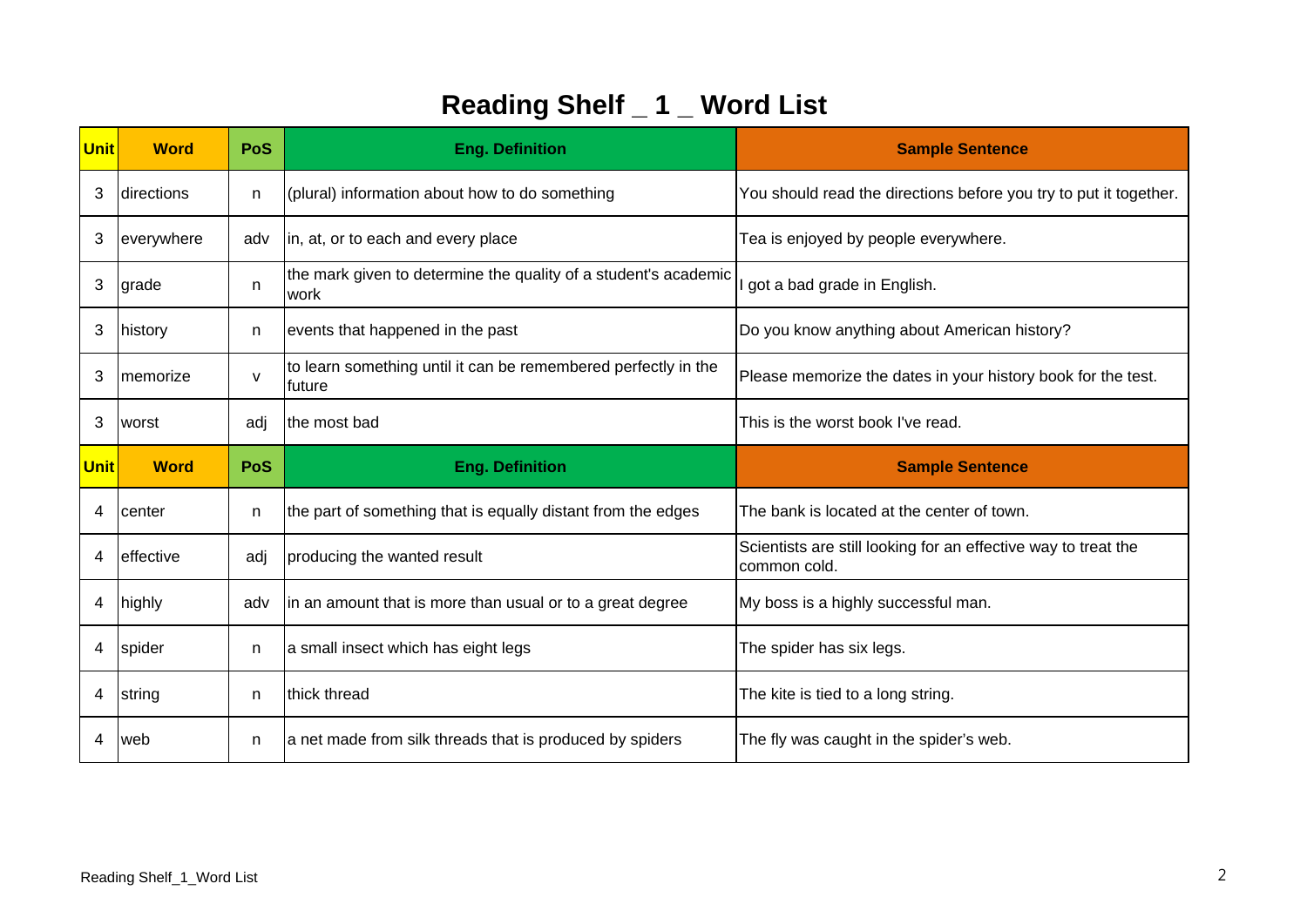| <b>Unit</b> | <b>Word</b>   | <b>PoS</b> | <b>Eng. Definition</b>                                                                  | <b>Sample Sentence</b>                              |
|-------------|---------------|------------|-----------------------------------------------------------------------------------------|-----------------------------------------------------|
| 5           | lbake         | v          | to cook something in an OVEN                                                            | He baked a cake to eat.                             |
| 5           | <b>borrow</b> | v          | to take or receive something, belonging to another, with the<br>promise of returning it | Please ask if you want to borrow something.         |
| 5           | <b>butter</b> | n          | a soft oily food made from cream                                                        | I spread butter on my bread.                        |
| 5           | cupcake       | n          | a small cake, usually baked in a paper or foil cup                                      | She gave each child one cupcake.                    |
| 5           | return        | v          | to come back after being away from somewhere                                            | I have to return to my room after dinner.           |
| 5           | stir          | V          | to move food or liquid around using a spoon or other objects                            | You must stir the pasta sauce slowly.               |
|             |               |            |                                                                                         |                                                     |
| <b>Unit</b> | <b>Word</b>   | PoS        | <b>Eng. Definition</b>                                                                  | <b>Sample Sentence</b>                              |
| 6           | baking soda   | n          | a white powder used in baking, but also good for cleaning;<br>sodium bicarbonate        | You an buy baking soda in most grocery stores.      |
| 6           | begin         | v          | to start doing                                                                          | Please begin this test in ten minutes.              |
| 6           | cookbook      | n          | a book full of recipes for various meals and dishes                                     | I bought my parents a new cookbook.                 |
| 6           | mean          | v          | to have a particular meaning or value                                                   | A red sky in the morning usually means bad weather. |
| 6           | recipe        | n.         | a list of items needed and a procedure to follow in order to cook<br>a particular dish  | We use a recipe to make food.                       |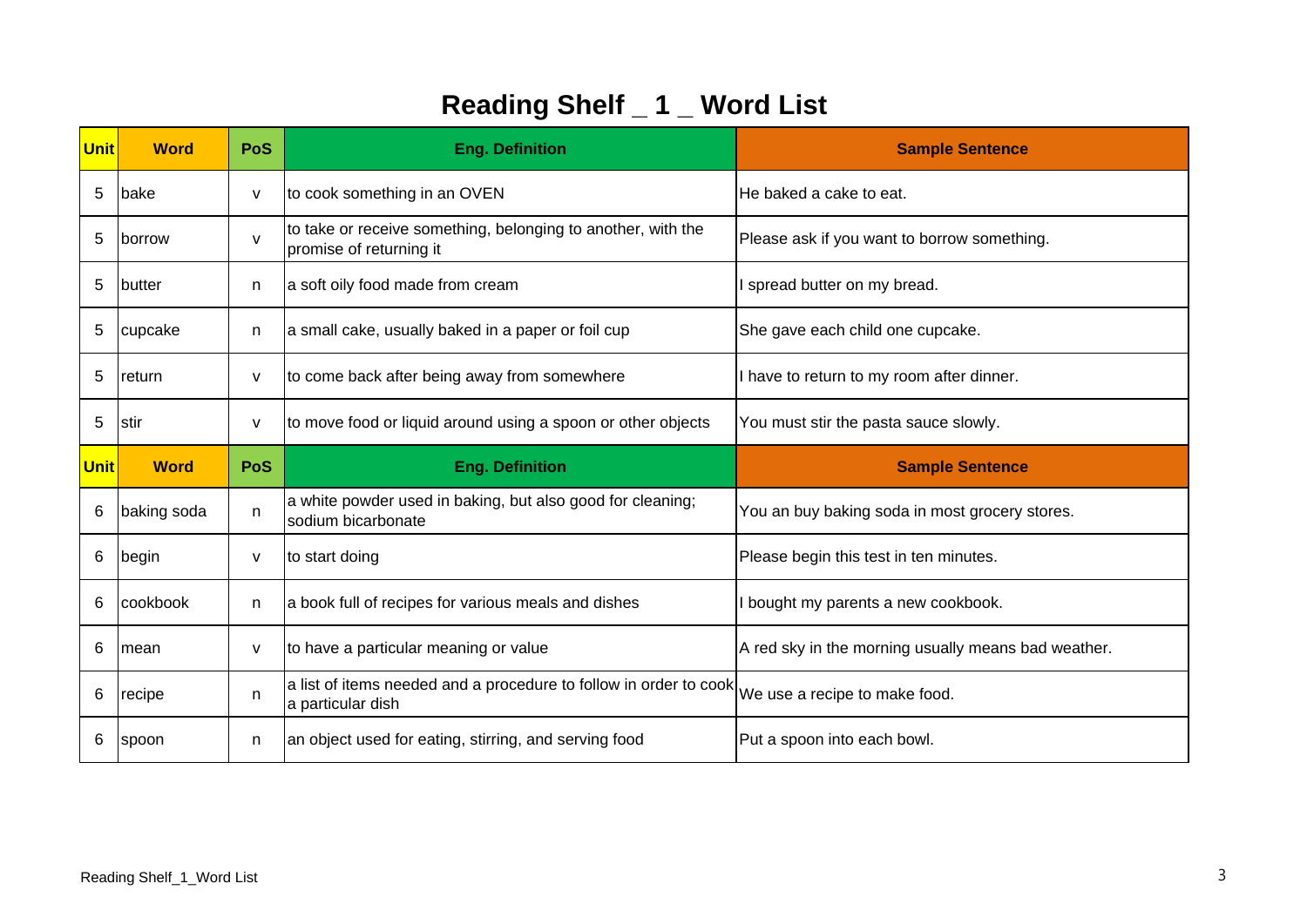| <b>Unit</b>    | <b>Word</b>   | <b>PoS</b>   | <b>Eng. Definition</b>                                                           | <b>Sample Sentence</b>                                  |
|----------------|---------------|--------------|----------------------------------------------------------------------------------|---------------------------------------------------------|
| 7              | <b>burn</b>   | $\mathsf{V}$ | to cook food too long or with too much heat so that it becomes<br>black          | He burnt the toast for the third time today.            |
| 7              | cartoon       | n            | a television show that is made of moving drawings and is<br>usually for children | My kids love cartons on TV.                             |
| 7              | cover         | $\mathsf{V}$ | to form a layer over something                                                   | The pond is covered in ice in the winter.               |
| $\overline{7}$ | llid          | n            | a cover that can be lifted or removed                                            | Put the lid back on after you have used it.             |
| 7              | neither       | n            | not one or the other of two people or things                                     | Some people dance and sing, but I can do neither.       |
| $\overline{7}$ | <b>Istove</b> | n            | appliance for cooking or heating                                                 | Gas stoves are very dangerous.                          |
|                |               |              |                                                                                  |                                                         |
| <b>Unit</b>    | <b>Word</b>   | PoS          | <b>Eng. Definition</b>                                                           | <b>Sample Sentence</b>                                  |
| 8              | <b>I</b> fine | adj          | being good enough                                                                | On fine days, we like to go to the beach.               |
| 8              | fold          | v            | to lay one part of something over another,                                       | Please fold all your bedding and put it away now.       |
| 8              | herself       | n            | the reflexive form of "you"                                                      | You must give yourself enough time to finish your work. |
| 8              | Imicrowave    | n            | a device used to heat food                                                       | The woman is putting food in the microwave.             |
| 8              | plain         | adj          | being very simple and ordinary                                                   | This ice cream is plain.                                |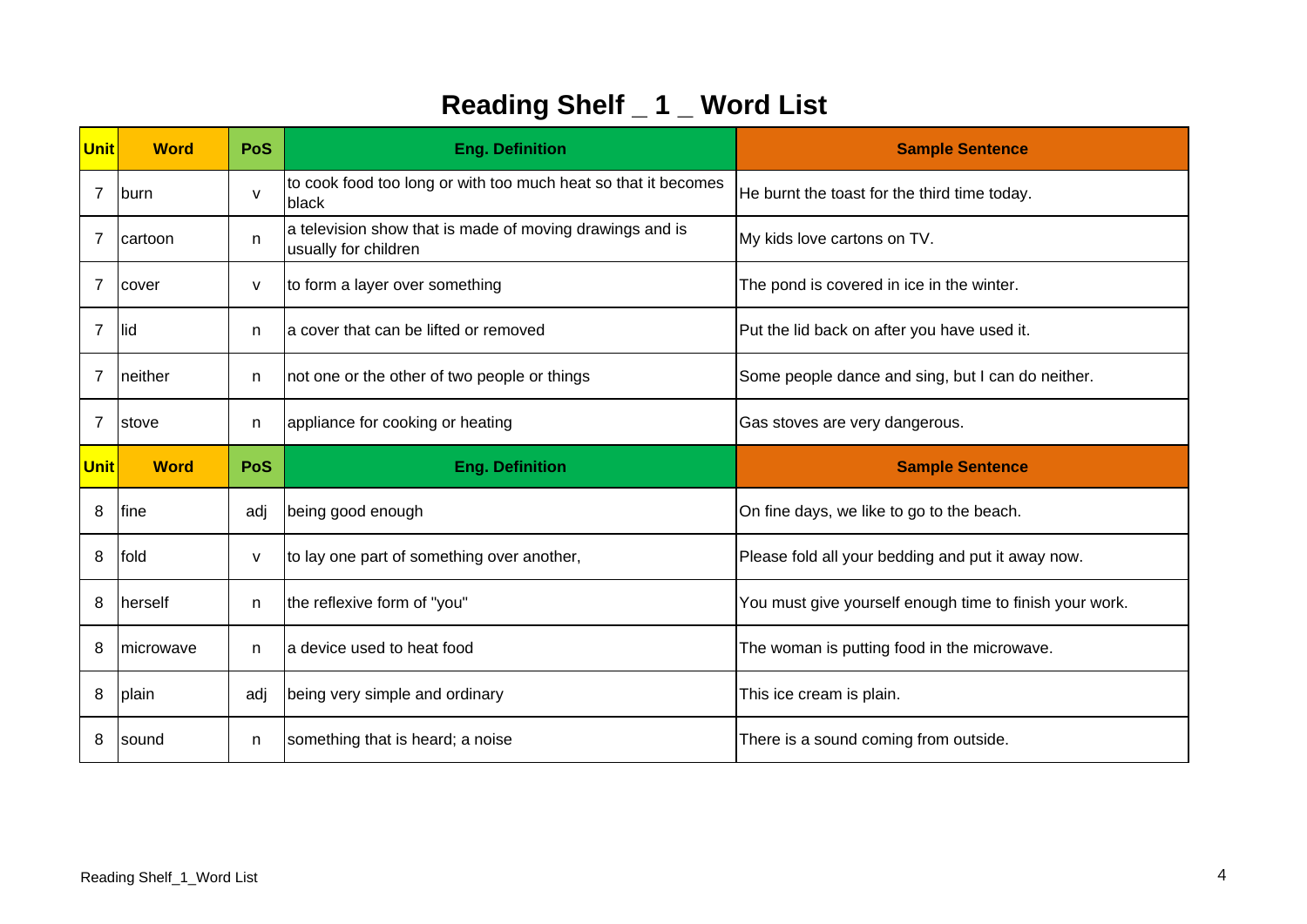| Unit | <b>Word</b>   | <b>PoS</b>   | <b>Eng. Definition</b>                                                      | <b>Sample Sentence</b>                                        |
|------|---------------|--------------|-----------------------------------------------------------------------------|---------------------------------------------------------------|
| 9    | <b>bar</b>    | n            | a long, thin piece of food shaped like a rectangle                          | This looks like candy, but it is a breakfast bar.             |
| 9    | check out     | v            | to pay for items that one wants to buy from a store                         | We waited in line to check out.                               |
| 9    | grocery store | n.           | a store where one buys food or things for the home                          | The grocery store near my apartment has very good prices.     |
| 9    | item          | n            | a distinct, individual thing that is often part of a larger list            | We could only choose two items from the list.                 |
| 9    | Itreat        | n            | a good thing to eat, usually as a dessert or a snack                        | Let's buy some popcorn for a treat while we watch the movie.  |
| 9    | various       | adj          | having to do with several different things or people                        | There are various books in the library.                       |
|      |               |              |                                                                             |                                                               |
| Unit | <b>Word</b>   | PoS          | <b>Eng. Definition</b>                                                      | <b>Sample Sentence</b>                                        |
| 10   | levent        | n            | something that happens and is usually interesting, important, or<br>notable | The most important events are often covered in the newspaper. |
| 10   | explain       | V            | to provide reasoning                                                        | He explains things to people.                                 |
| 10   | guest         | n            | a person who is invited to stay in one's home                               | How many guests were at the party?                            |
| 10   | guide         | $\mathsf{v}$ | to lead someone, or lead a group, especially in new or<br>unknown place     | A lighthouse guides ships to a harbor.                        |
| 10   | hospital      | n.           | an institution where people receive all different types of medical<br>care  | Tom was sick, so he went to the hospital.                     |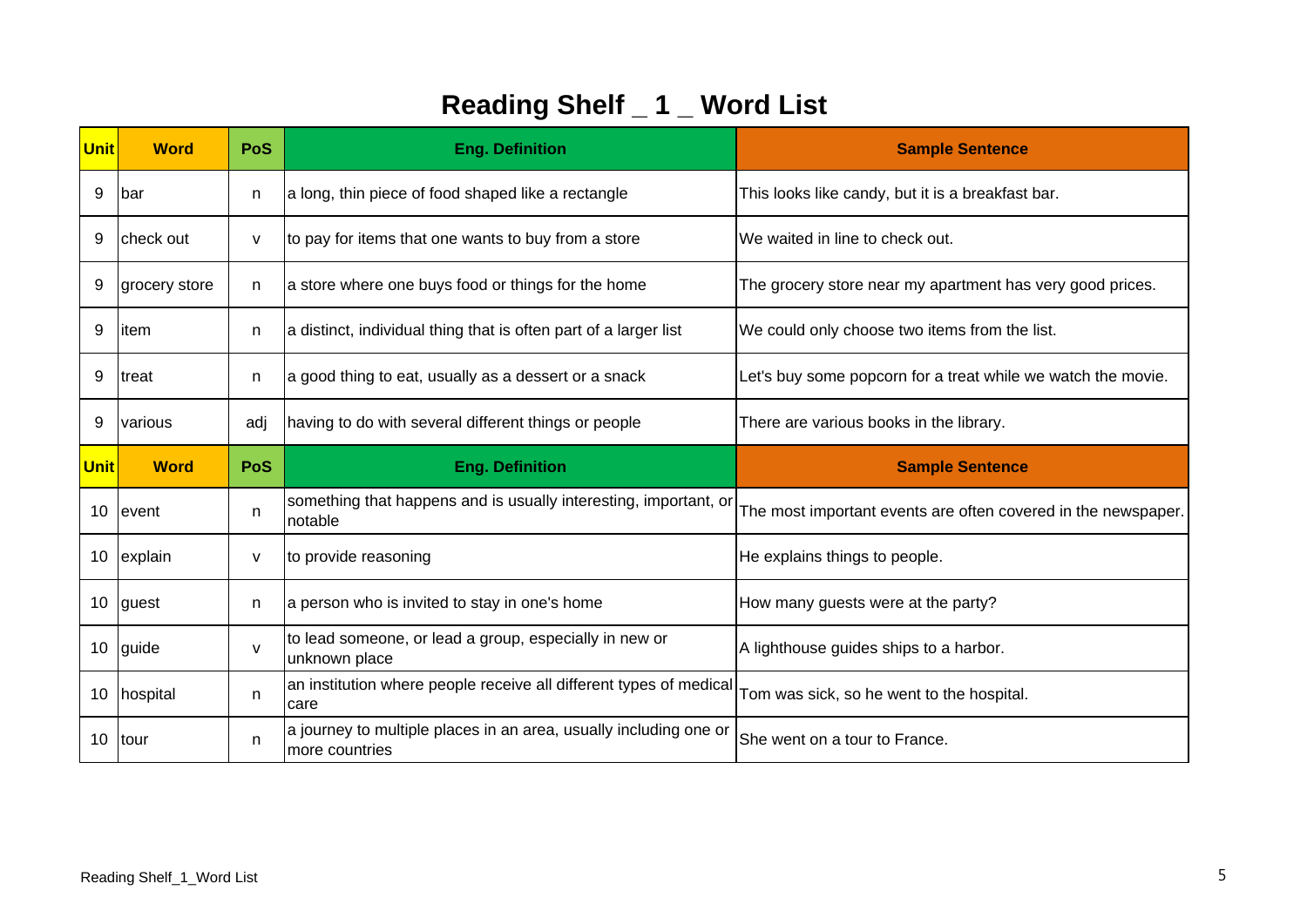| Unit | <b>Word</b>      | <b>PoS</b> | <b>Eng. Definition</b>                                                                            | <b>Sample Sentence</b>                                  |
|------|------------------|------------|---------------------------------------------------------------------------------------------------|---------------------------------------------------------|
| 11   | allow            | v          | to let someone do something                                                                       | His parents allow him to go to the zoo.                 |
| 11   | discuss          | v          | to address an issue in great detail                                                               | Our class will discuss World War II.                    |
| 11   | <b>I</b> hamster | n          | a hamster is a small furry animal which is similar to a mouse                                     | My favorite pet is my hamster.                          |
| 11   | llawn            | n          | the ground in a park or around a home that is covered with<br>grass                               | The man is mowing the lawn.                             |
| 11   | spend            | v          | to use money in order to buy something                                                            | Matt is going to spend \$59 on those shoes.             |
| 11   | whenever         | conj       | at any or every time                                                                              | Whenever I go outside, I wear my sunglasses.            |
|      |                  |            |                                                                                                   |                                                         |
| Unit | <b>Word</b>      | <b>PoS</b> | <b>Eng. Definition</b>                                                                            | <b>Sample Sentence</b>                                  |
| 12   | add(v)           | v          | to give more information or comment on something already<br>stated                                | You can add some salt and pepper if you like.           |
| 12   | beauty           | n.         | the quality of being attractive and producing great pleasure                                      | Inner beauty is the most important quality of a person. |
| 12   | credit card      | n          | a special plastic card made by a bank, used for buying things<br>without giving cash to the store | My father has only one credit card.                     |
| 12   | lor              | conj       | used to indicate a different choice                                                               | Do you want chicken or fish tonight?                    |
| 12   | shop             | n.         | a store where you buy things                                                                      | We need to go to the shop to buy some eggs.             |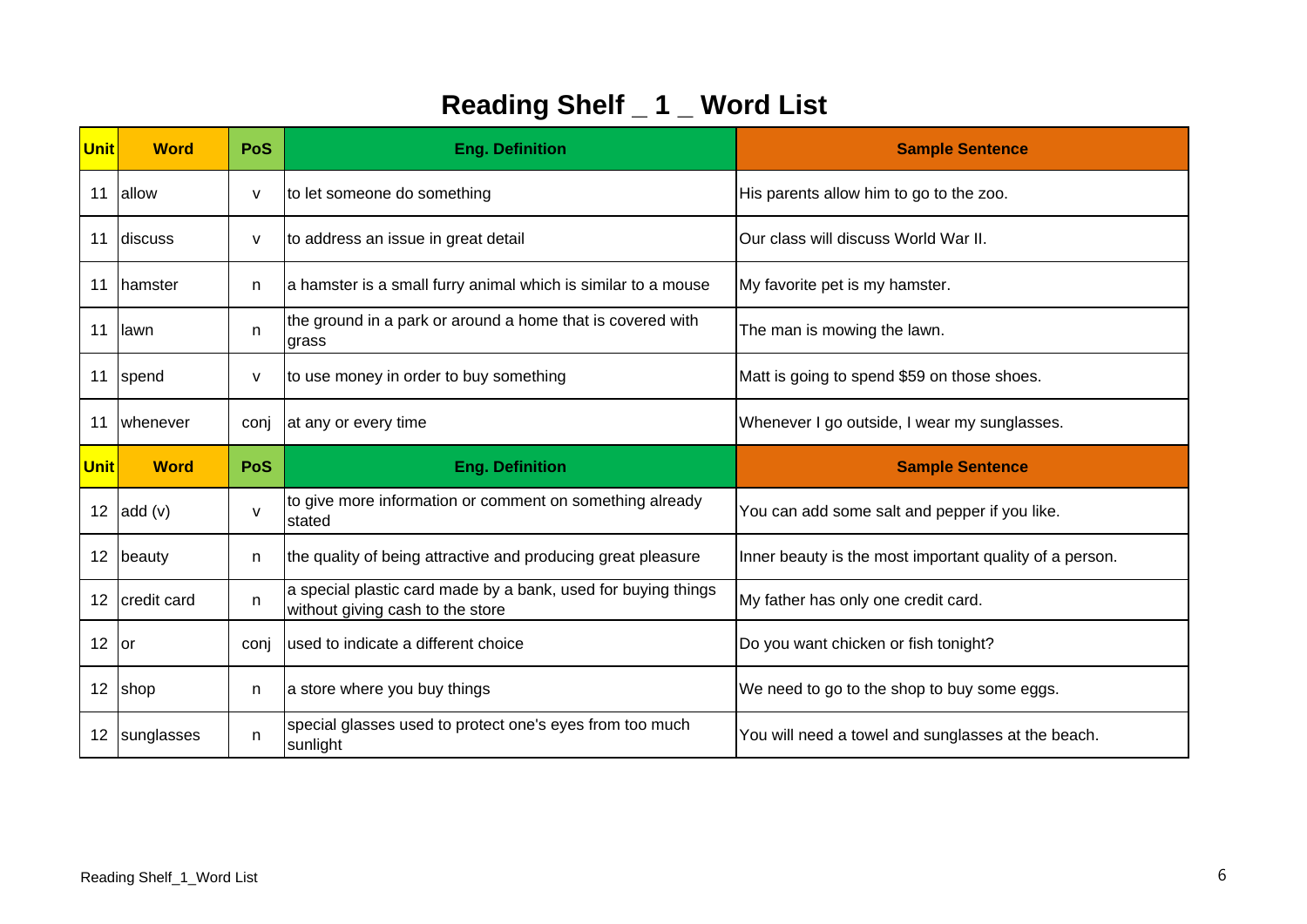| <b>Unit</b> | <b>Word</b>   | <b>PoS</b> | <b>Eng. Definition</b>                                                     | <b>Sample Sentence</b>                                                                |
|-------------|---------------|------------|----------------------------------------------------------------------------|---------------------------------------------------------------------------------------|
| 13          | argue         | v          | to present reasons for or against an idea or point of view                 | The driver did not wish to argue with the policeman about his<br>speeding ticket.     |
| 13          | lfan          | n.         | a device used to move air and make people, rooms or other<br>things cooler | If you're too warm, turn on the fan.                                                  |
| 13          | positive      | adj        | showing agreement or support for something                                 | I feel quite positive about his future.                                               |
| 13          | village       | n          | a very small community or town in the country                              | He comes from a very small village in the south.                                      |
| 13          | lwall         | n          | the sides of a room or building                                            | That wall of the classroom is painted yellow.                                         |
| 13          | wrong         | adj        | not being true or not being based upon facts                               | I'm failed English and math. I got all the answers wrong.                             |
|             |               |            |                                                                            |                                                                                       |
| <b>Unit</b> | <b>Word</b>   | <b>PoS</b> | <b>Eng. Definition</b>                                                     | <b>Sample Sentence</b>                                                                |
| 14          | develop       | V          | to create or think of something                                            | The company wants to develop a new way of making cars.                                |
| 14          | Idot          | n.         | a small, round spot or mark                                                | The period at the end of this sentence is an example of a dot.                        |
| 14          | original      | adj        | being the first or happening first                                         | The original owners of this house were an old farmer and his<br>wife.                 |
| 14          | <b>raised</b> | adj        | higher than other things nearby                                            | Cars should not drive on the raised side of the street; that is<br>where people walk. |
| 14          | require       | V          | to have a necessity for something                                          | We require all students to wear the uniform.                                          |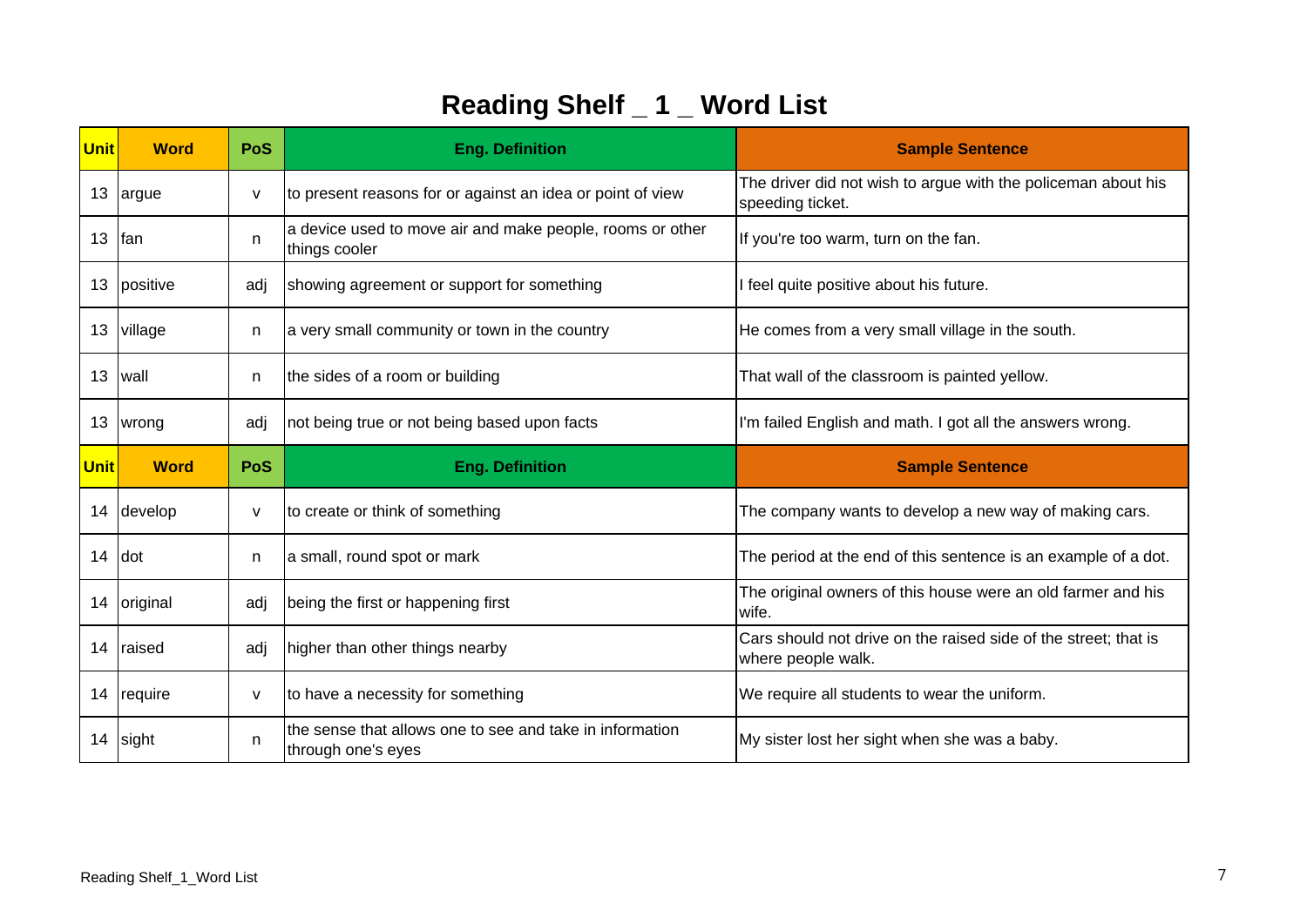| <b>Unit</b> | <b>Word</b>  | PoS          | <b>Eng. Definition</b>                                                                | <b>Sample Sentence</b>                                    |
|-------------|--------------|--------------|---------------------------------------------------------------------------------------|-----------------------------------------------------------|
| 15          | attack       | v            | to act violently                                                                      | Suddenly, the lion attacked the deer.                     |
| 15          | flute        | n            | a long, thin musical instrument which is played by blowing into<br>la hole at one end | The flute is difficult to play.                           |
| 15          | gather       | V            | to come together in a group                                                           | The crowd gathered around the stage.                      |
| 15          | grateful     | v            | thankful                                                                              | He feels grateful because she helped him.                 |
| 15          | Imaster      | n            | a person who has power or control over other people or things                         | His first master was a kind man.                          |
| 15          | promise      | $\mathsf{v}$ | to tell someone that something will happen or that you will do<br>something           | promise I'll come again later.                            |
|             |              |              |                                                                                       |                                                           |
| <b>Unit</b> | <b>Word</b>  | PoS          | <b>Eng. Definition</b>                                                                | <b>Sample Sentence</b>                                    |
| 16          | actually     | adv          | existing in reality; in fact; really                                                  | Actually, I don't have a job.                             |
| 16          | Icharm       | v            | to have some magical power over                                                       | The singer charmed the audience with her beautiful voice. |
| 16          | <b>fangs</b> | n            | a sharp, pointed tooth of a wild animal                                               | Animals use their fangs to bite and hold their prey.      |
| 16          | movement     | n            | the act or process of moving to a different place or position                         | There was a lot of movement in the bush.                  |
| 16          | snake        | n            | a long, thin creature with scales and no legs                                         | I jumped when I saw the snake in my path.                 |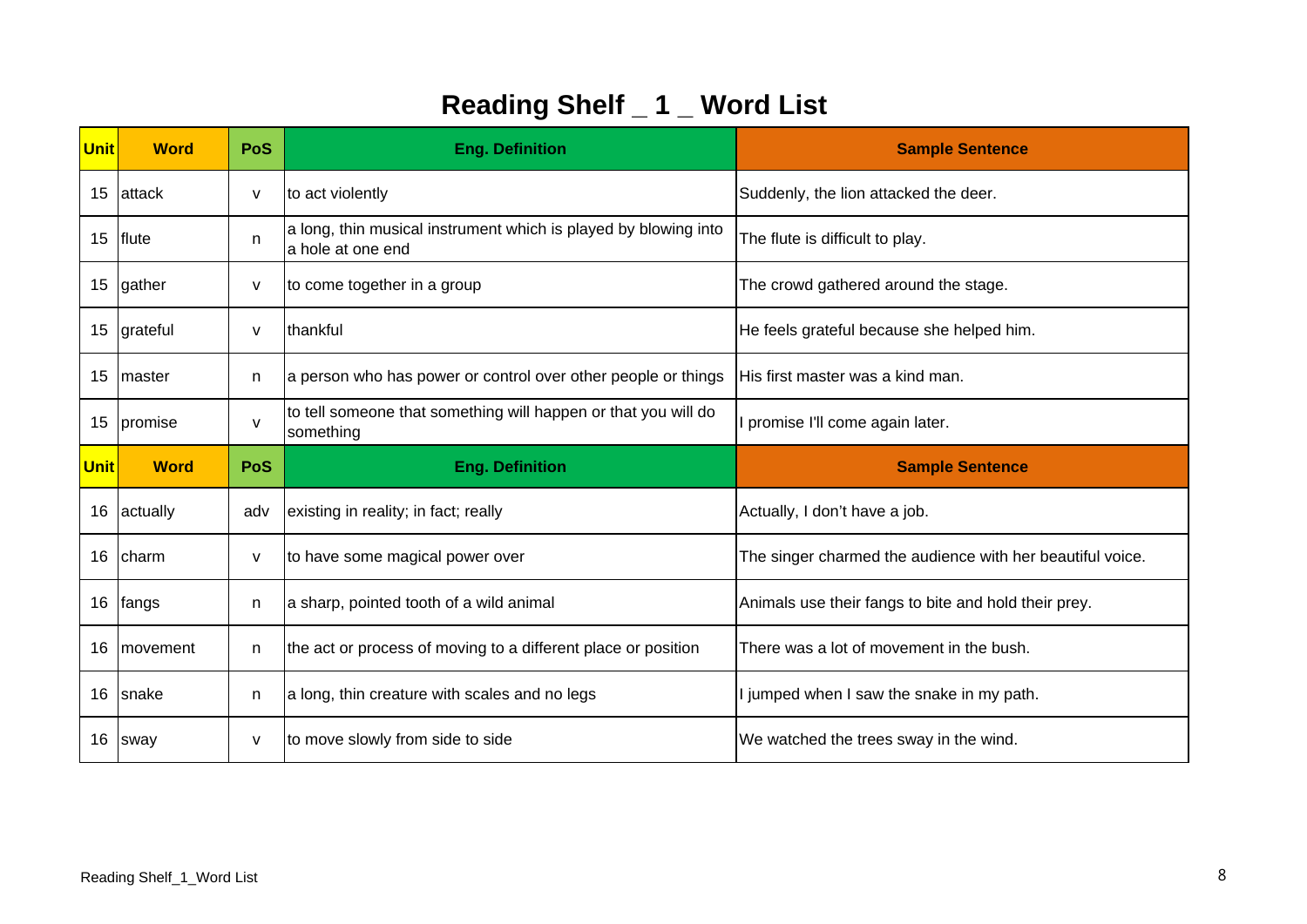| Unit | <b>Word</b>     | <b>PoS</b> | <b>Eng. Definition</b>                                                | <b>Sample Sentence</b>                                                   |
|------|-----------------|------------|-----------------------------------------------------------------------|--------------------------------------------------------------------------|
| 17   | <b>counter</b>  | n          | a flat piece of furniture on which goods are displayed                | passed my money across the counter to the clerk in the<br>clothes store. |
| 17   | deliver         | v          | to bring                                                              | Mr. Lorry asked him to deliver the letter to him.                        |
| 17   | <b>I</b> handle | n.         | a part of a larger object that is designed to be held by the<br>hands | The racket went flying when I lost my grip on the handle.                |
| 17   | hold            | v          | to use hands or arms to carry or keep something                       | Can you hold my books while I put my coat on?                            |
| 17   | llist           | n          | a series of items, written, stated, or memorized in order             | I made a list of toys I wanted for Christmas.                            |
| 17   | Itotal          | n          | the number reached after adding or counting something                 | I have 2 dollars and you have 4, so our total is 6.                      |
|      |                 |            |                                                                       |                                                                          |
| Unit | <b>Word</b>     | PoS        | <b>Eng. Definition</b>                                                | <b>Sample Sentence</b>                                                   |
| 18   | driver          | n          | someone who operates a vehicle                                        | The driver was not looking and hit a mailbox.                            |
| 18   | explore         | V          | to travel to a place in order to learn more about it                  | He explores the tomb.                                                    |
| 18   | rescue          | v          | to save someone who is in danger or in trouble                        | The firefighter rescued the family from the burring house.               |
| 18   | shelter         | n          | a building or structure that protects or covers people or things      | Our organization provides food and shelter for people without<br>homes.  |
| 18   | southwest       | adj        | in a direction that is both south and west                            | Two countries in the southwest part of Europe are Spain and<br>Portugal. |